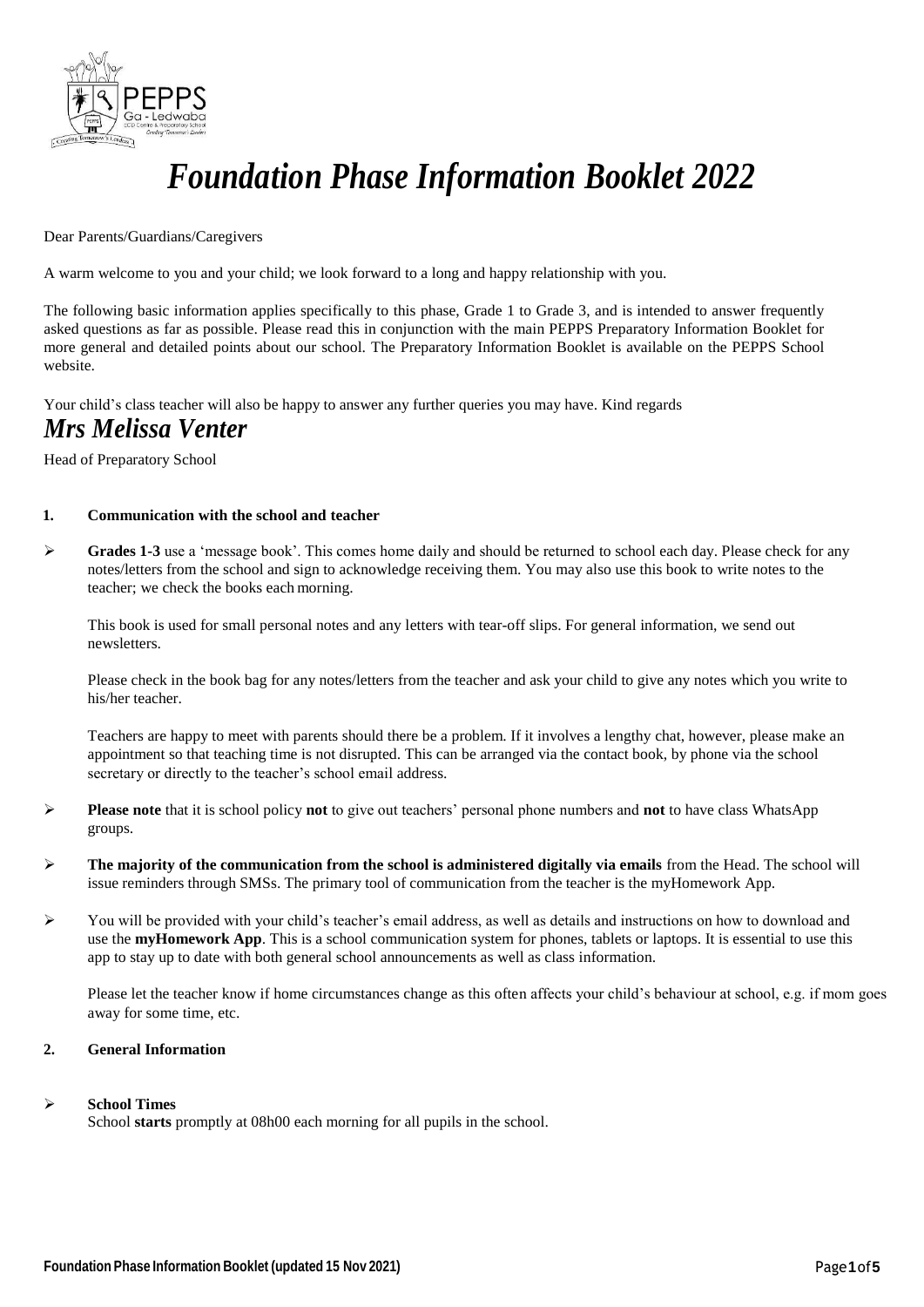**Grade 1** pupils go directly to their classrooms on the first day and thereafter meet at the Foundation Phase line-up area with Grade 2 and 3 pupils. You will be directed to the classrooms on the first day and your child will be shown where to line up for the next day. Before the bell rings, the pupils play in the playground under supervision (from 07h30).

#### **After School**

School ends at 14h00 Mondays to Thursdays and at 12h30 on Fridays. We encourage you to arrange prompt collection of your child at these times. Pupils wait in the playground until collected but may not play on any equipment, jungle gyms, swings etc. for safety reasons.

Any Foundation Phase pupils who have not been collected 30 minutes after the daily finishing time, i.e. by 14h30 Monday to Thursday and by 13h00 on a Friday, and who are not enrolled at the on-site aftercare, will be gathered by the teacher on duty. Children's names and grades will be recorded and you will need to sign them out after 14h30 (13h00 on Friday). You will be charged R100 per 15 minutes or part thereof that your child stays after time.

We **strongly discourage** you from leaving your child at school after these times. Not only will it be expensive for you, but it is also unfair to your child after a busy morning at school. If it is difficult to arrange for pick-up on time, please enrol your child in the aftercare programme.

Children do not stay for activities in the afternoons as our extra-curricular programme is built into our school day. See integrated day below.

#### **PEPPS "6-Day Cycle"/Timetable/Integrated Day**

There is a **6-day cycle** at PEPPS rather than a weekly one and this applies from Grade 1 to Grade 7. This means lessons are now timetabled according to the number of the school day, days  $1 - 6$ , rather than the day of the week. It is important therefore that you keep track, on the school calendar, of which school day it is. You will be informed which day/s your child has physical education and sports hour.

Since 2019, the Foundation Phase has been running our extra-curricular activities as an integrated part of the school day. This means that your child will take part in sport and cultural activities during school hours rather than having to stay in the afternoons.

#### **Grade 1-3**

All pupils take part in all the sporting activities. Cultural activities are varied.

All pupils from Grade 1–3 may try out for the Junior Choir and attend on Tuesday mornings if selected. It is expected that a child then commits to being in the choir for the whole year so that our choir becomes well established.

#### **Mini Breaks**

**From Grade 1,** the school runs 50-minute periods with a 10-minute break after each one. A longer break of 20 minutes midmorning is a 'snack break', whereas the rest is for pupils to get outside and move, refreshing them for the next period of learning.

New subjects from 2020 for Grades 1-3 are *Philosophy & Axiology* and *Genius Hour*. Details to follow in due course.

#### **Breakfast/School Lunch/Tuck-shop**

We have a **Healthy Eating Policy** in the Foundation Phase. Our aim is to maximise concentration and learning in the short time that your child is with us each day. We want to avoid the negative effects caused by 'sugars' in whatever form. To this end, we ask that your child eats a nutritious breakfast before leaving home. The main break is only at 10h20 and this is a long time to wait for the first 'fuel' of the day.

Please pack a nutritious lunch. No sugary foods should be brought to school, e.g. cakes, biscuits, muffins, sweets or chocolates. No chips, fast food or flavoured yoghurts are allowed. (Although they appear healthy, they are packed with sugar!)

**Drinks – Please, no cool drinks, flavoured water or fruit juices are to be brought to school.** Your child should bring a water bottle daily. (Children get used to drinking water very quickly if encouraged to. We also have a problem with cool drinks attracting bees to the playground.)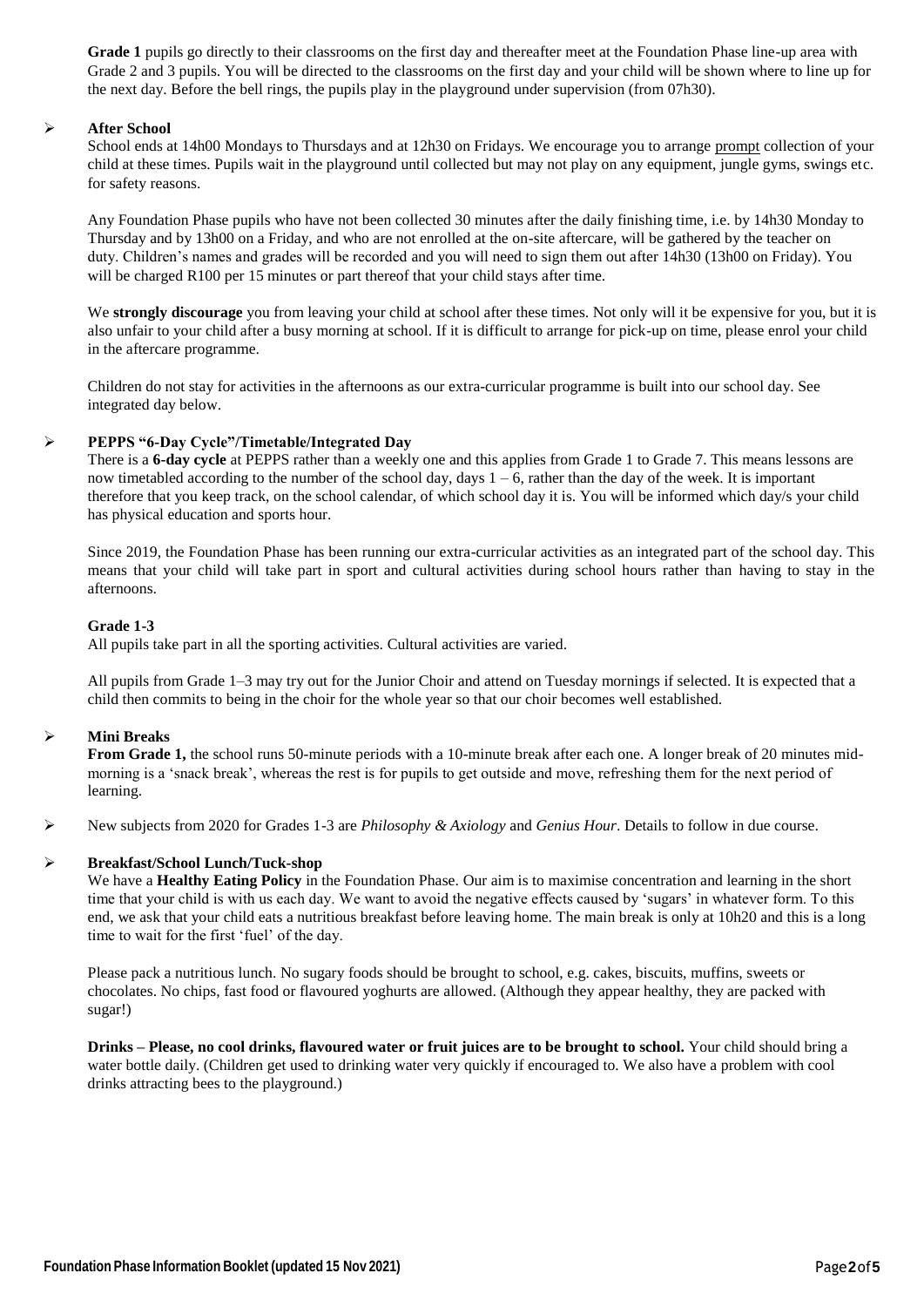The internet is also full of ideas for easy, healthy lunchbox fillers.

#### **Stationery**

Grade R-Grade 3 parents do not need to purchase stationery for school. The school will provide your child with the stationery that he/she will need at school. The school stationery issued **MUST** stay at school and may not be taken home for homework. Parents are to supply stationery for any work done at home, i.e. pencil, colour pencils, scissors and glue.

You will have received a short list of other items, e.g. tissues and soap, that will need to be provided by you within the first two weeks of school.

#### **Backpacks**

Your child will need a backpack to carry his/her things to and from school each day. The backpacks will be hung on hooks outside each classroom. We allow you to purchase a backpack of your choice, providing it is not smaller than approximately 45 x 35 cm. It needs to be big enough to carry the book bag (see below), lunchbox and jersey. We have found that a bag with two compartments is best.

Please make sure all belongings are clearly marked with your child's name and surname.

**NB No wheelies or caddies are allowed in the Foundation Phase. We do not have space for them, they do not easily hang on a hook and they are unnecessary at this level. Please do not waste your money on a caddie. They are only suitable from Grade 4 upwards.**

#### **Fabric Book Bag**

Each new child at PEPPS receives a fabric book bag at the start of the year. Pupils moving up within PEPPS should continue to use the book bag from the previous year. If looked after, they are sturdy and should last at least two years. The school book bag must be used for ALL books and letters to be carried between home and school. Please encourage your child to be organised with his/her belongings and to look after this bag.

#### **Sport and Cultural Activities**

These activities are integrated into the school day as mentioned above and all children will take part.

#### **Money**

We discourage pupils from bringing money to school generally as there is no need for it. Any money brought to school **MUST** be in a purse, bank bag or sealed envelope **labelled with your child's name.** It is too easily lost if placed loosely in pockets and school bags.

#### **Uniform**

Please see PEPPS Uniform Policy for details. The uniform shop (at the Polokwane campus) will also help you with what is required. Most uniform items are available there apart from shoes.

- **Summer**
	- o Red golf shirt
	- o Navy sports shorts
	- o White/navy socks
	- o **Black** takkies or blue/grey sandals (as specified by PEPPS)
	- o Tracksuit top on cold days

Please familiarise yourself with the type of sandals. Takkies, and not sandals, must be worn on the days your child has Physical Education (PE) lessons or sport.

#### **Winter**

- o Red golf shirt
- o Navy sports shorts
- o Tracksuit
- o White/navy socks
- o **Black** takkies

The jersey and pullover may also be worn under the tracksuit top.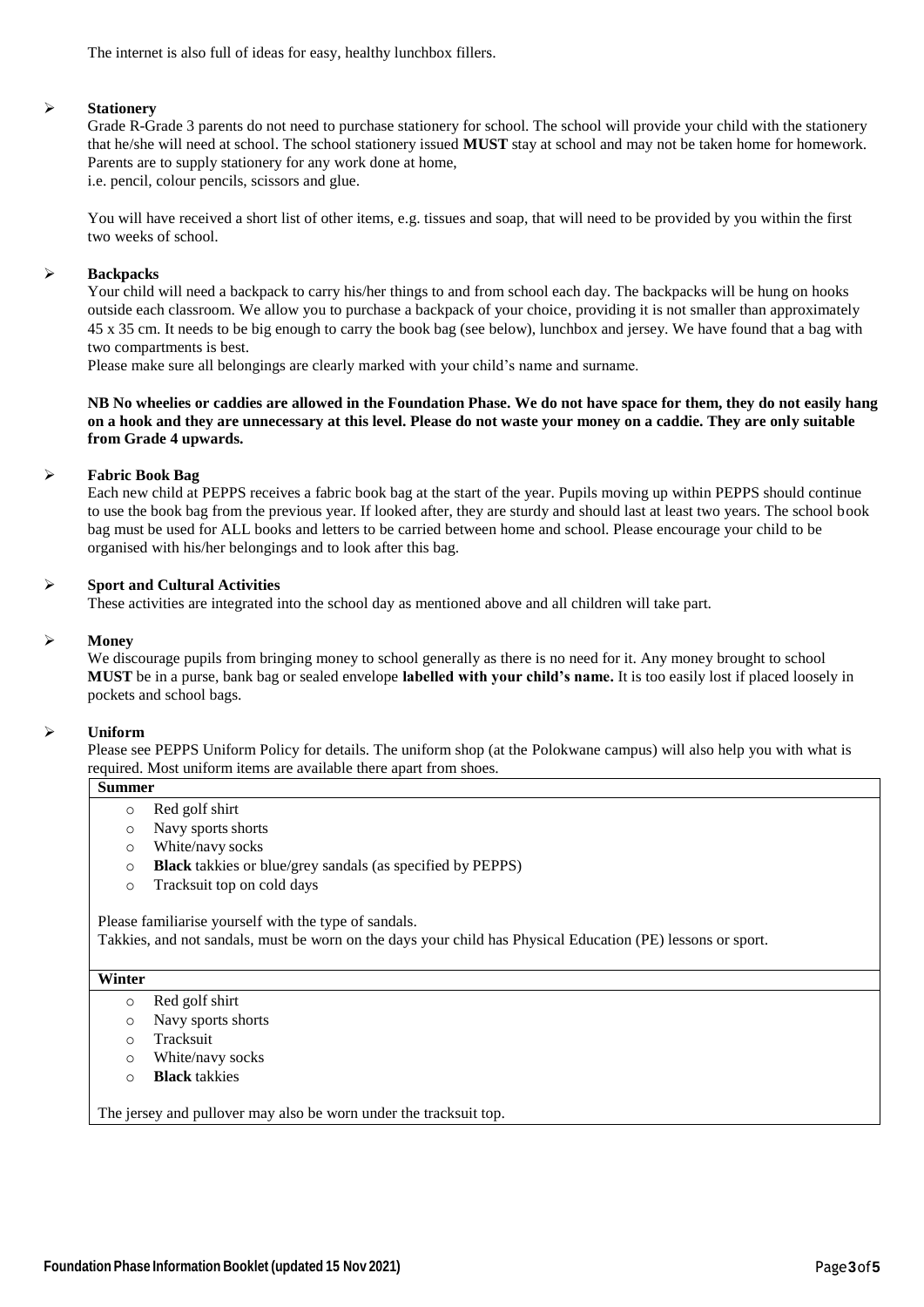#### **3. External Developmental Support**

We aim to develop the 'whole child' and not just the academic side. Child development is complex and no system develops in isolation; each is dependent on others to ensure 'normal' all-round development. Teachers are trained to notice when a child may be struggling in a certain area of development. Delays in some areas of development are common in children but, if caught early, are usually easily rectified with certain therapy.

To this end, we may refer children to a **speech therapist** or an **occupational therapist** or simply to have **eyes or ears tested**. This is common practice, particularly with Grade R and Grade 1 pupils as this is the age where therapy is the most effective. We mention it here, as we have found parents get extremely worried at the mention of a therapist and often refuse to take their child or leave it so long that the child does not get the help he/she needs, which negatively affects his/her progress at school.

We appeal to you from the start to work hand in hand with your child's teacher and to give your child the opportunity to be assessed by a therapist if the teacher is concerned and recommends this.

#### **4. General Home Support**

#### **Homework**

The PEPPS Homework Policy aims to reflect current international trends. We scaled down the amount and intensity of homework given. This allows children time to play and families to enjoy time with each other without the stress caused by 'homework battles'.

Although formal homework is kept to a minimum from Grade 1-3, reading/phonics work and some Maths activities will be given as 'drill' or practice, so please ensure that your child has the following items at **home** to work with as needed:

Pencil, pencil sharpener, ruler, wax crayons or screw crayons, pencil crayons, scissors, glue (Pritt type) and old magazines to cut pictures and letters from.

**Grade 1 to 3** teachers will notify you of homework that should be done as and when necessary on the myHomework App. Occasionally, your child may be asked to find out something or to collect things for a project that will be done at school.

#### **ADAM**

ADAM is a digital platform that you as a parent can access to view your child's academic progress and performance. ADAM is the school's database and has a parent interface and can be used to view marks in all subjects across the curriculum. This measure has been taken to ensure for optimal parent-

teacher support of a child's learning journey. Each parent will be provided with the means of joining ADAM.

#### **Language Development**

You are encouraged to speak to your child about anything and everything! This is particularly important in Grade R and 1 but applies to all ages. Enrich your child's vocabulary. Speak about what is going to happen next/where you are going and what you may see or do. A simple example for Grade 1 – We are going to the shop to buy apples, bananas, bread and milk. Ask your child to try and remember the list.

Encourage your child to think and to question. Let him/her express his/her opinion about something and get him/her to explain why he/she thinks that way.

Go on outings and get your child interested in the outside world. Read a book together; watch interesting TV programmes and discuss as you watch. The opportunities are endless if you become aware of this.

#### **Reading**

New research shows that children require a minimum of 1000 hours 'lap time' sharing picture books with an adult before they are ready to read. The less time they have, the more they will struggle to read.

If this is not already in your daily routine, do not wait – start your 'lap time' now! Before formal reading begins, let your child tell you the story from the pictures in a picture book – this is early reading. You can help your child develop a love of books and reading by taking an interest in books yourself and by **reading stories to your child**. We also encourage you to join a library.